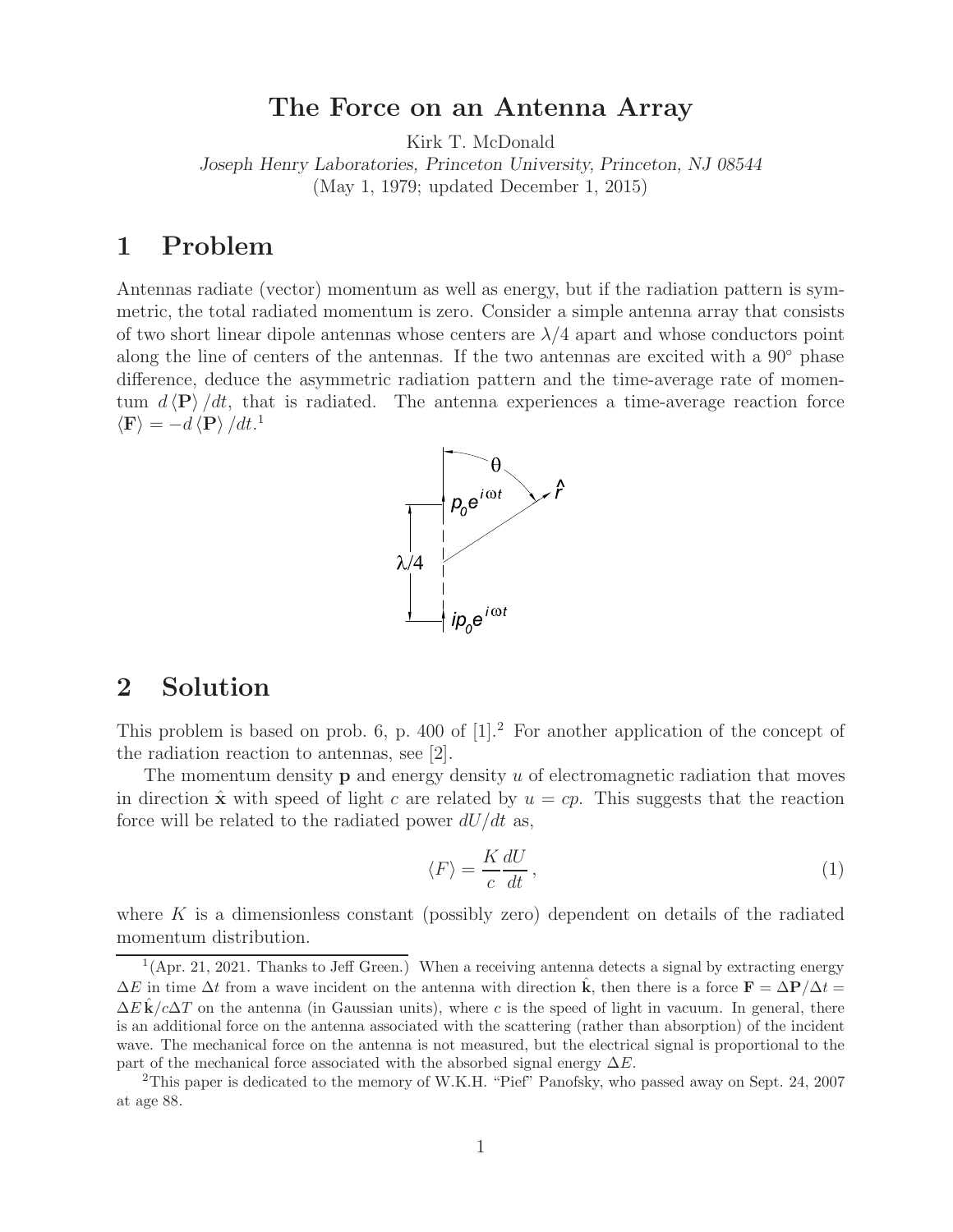The time-average pattern of radiated energy,  $d\langle U\rangle/d\Omega dt$ , of an antenna with electric dipole moment **p** can be deduced from the radiation fields in the far zone via the timeaverage Poynting vector,

$$
\langle \mathbf{S}_{\text{rad}} \rangle = \frac{c}{8\pi} Re(\mathbf{E}_{\text{rad}} \times \mathbf{B}_{\text{rad}}^{\star}), \qquad (2)
$$

in Gaussian units, according to,

$$
\frac{d\langle U \rangle}{d\Omega dt} = r^2 \langle \mathbf{S}_{\text{rad}} \rangle \cdot \hat{\mathbf{r}} = \frac{|[\ddot{\mathbf{p}}] \times \hat{\mathbf{r}}|^2}{8\pi c^3},\tag{3}
$$

where  $|\ddot{\mathbf{p}}| = \ddot{\mathbf{p}}(t' = t - r/c)$  is the second time derivative of the dipole moment evaluated at the retarded time,  $t' = t - r/c$  for an observer at distance r from the dipole.

In the present example the dipole moment is the sum of two terms,  $p_0 e^{i\omega t} \hat{z}$  due to a small antenna at  $z = \lambda/8$ , and  $ip_0 e^{i\omega t} \hat{z}$  due to a second antenna at  $z = -\lambda/8$  that is driven 90◦ out of phase with respect to the first. If the distance from the center of the array to the observer is R, then the distance to the upper antenna is  $R - \lambda(\cos \theta)/8$  while the distance to the lower antenna is  $R + \lambda(\cos \theta)/8$ , as sketched in the figure below.



The retarded derivative of the total dipole moment is therefore,

$$
\begin{array}{rcl}\n[\ddot{\mathbf{p}}] & = & -\omega^2 p_0 \, e^{i\omega(t - R/c)} \big( e^{i\omega\lambda(\cos\theta)/8c} + i \, e^{-i\omega\lambda(\cos\theta)/8c} \big) \hat{\mathbf{z}} \\
& = & -\omega^2 p_0 \, e^{i\omega(t - R/c)} \, e^{i\pi(\cos\theta)/4} \big( 1 + i \, e^{-i\pi(\cos\theta)/2} \big) \hat{\mathbf{z}}.\n\end{array} \tag{4}
$$

Then,

$$
[\ddot{\mathbf{p}}] \times \hat{\mathbf{r}} = -\omega^2 p_0 e^{i\omega(t - R/c)} e^{i\pi(\cos\theta)/4} (1 + i e^{-i\pi(\cos\theta)/2}) \sin\theta \,\hat{\boldsymbol{\phi}},\tag{5}
$$

$$
|[\ddot{\mathbf{p}}] \times \hat{\mathbf{r}}|^2 = 2\omega^4 p_0^2 \sin^2 \theta \left(1 + \sin \frac{\pi}{2} \cos \theta\right),\tag{6}
$$

and,

$$
\frac{d\langle U\rangle}{d\Omega dt} = \frac{\left|[\ddot{\mathbf{p}}] \times \hat{\mathbf{r}}\right|^2}{8\pi c^3} = \frac{\omega^4 p_0^2 \sin^2 \theta}{4\pi c^3} \left(1 + \sin\frac{\pi}{2}\cos\theta\right). \tag{7}
$$

This angular distribution is sketched in the figure on the next page. More energy is radiated into the forward hemisphere  $(z > 0)$  than the backward.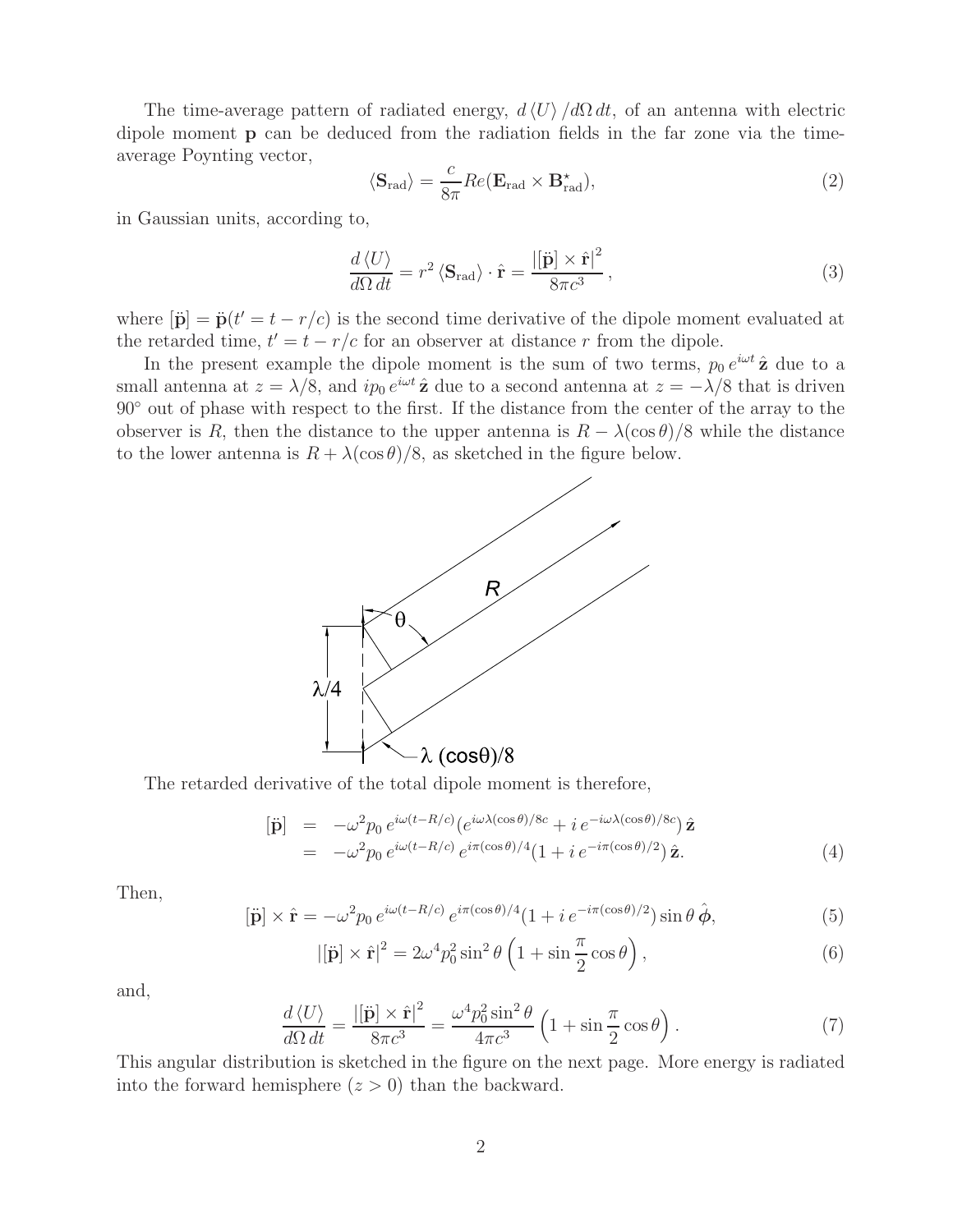The total radiated energy is obtained by integration of eq. (7) over solid angle,

$$
\frac{d\langle U\rangle}{dt} = \int \frac{d\langle U\rangle}{d\Omega \, dt} \, d\Omega = \frac{2\omega^4 p_0^2}{3c^3} \,. \tag{8}
$$

Associated with the radial flow of energy  $\langle U \rangle$  in the far zone is a radial flow of momentum,<sup>3</sup>  $\langle P \rangle = \langle U \rangle \hat{\mathbf{r}}/c$ . Hence, the angular distribution of time-average momentum radiated by the antenna follows from eq. (7) as,

$$
\frac{d\left\langle \mathbf{P} \right\rangle}{d\Omega dt} = \frac{\omega^4 p_0^2 \sin^2 \theta}{4\pi c^4} \left( 1 + \sin \frac{\pi}{2} \cos \theta \right) \hat{\mathbf{r}}.\tag{9}
$$



On integrating this over solid angle to find the total momentum radiated, only the z component is nonzero,

$$
\frac{d\langle \mathbf{P} \rangle_z}{dt} = 2\pi \frac{\omega^4 p_0^2}{4\pi c^4} \int_{-1}^1 \sin^2 \theta \left[ 1 + \sin\left(\frac{\pi}{2}\cos\theta\right) \right] \cos\theta \, d\cos\theta
$$
\n
$$
= \frac{4\omega^4 p_0^2}{\pi^2 c^4} \int_0^{\pi/2} x \left( 1 - \frac{4x^2}{\pi^2} \right) \sin x \, dx \quad \text{where } x = \frac{\pi}{2}\cos\theta
$$
\n
$$
= \frac{8\omega^4 p_0^2}{\pi^2 c^4} \left( \frac{12}{\pi^2} - 1 \right) = \frac{12}{\pi^2 c} \frac{d\langle U \rangle}{dt} \left( \frac{12}{\pi^2} - 1 \right) \approx \frac{0.26}{c} \frac{d\langle U \rangle}{dt}.
$$
\n(10)

The radiation reaction force on the antenna is  $F_z = -dP_z/dt$ . For a broadcast antenna radiating 10<sup>5</sup> Watts, the reaction force would be only  $\approx 10^{-4}$  N.

It is useful to re-express the dipole moment in terms of the current distribution in the antennas. To a good first approximation the latter can be written for each of the two antennas as the triangular form,

$$
I_j(z_j, t) = I_0 \left( 1 - \frac{2|z_j|}{L} \right) e^{i(\omega t + \phi_j)}, \tag{11}
$$

<sup>&</sup>lt;sup>3</sup>This is the classical version of the quantum relation for photons that  $U = \hbar \omega$  and  $\mathbf{P} = \hbar \mathbf{k} = \hbar \omega \hat{\mathbf{k}}/c =$  $U \hat{\mathbf{k}}/c$ .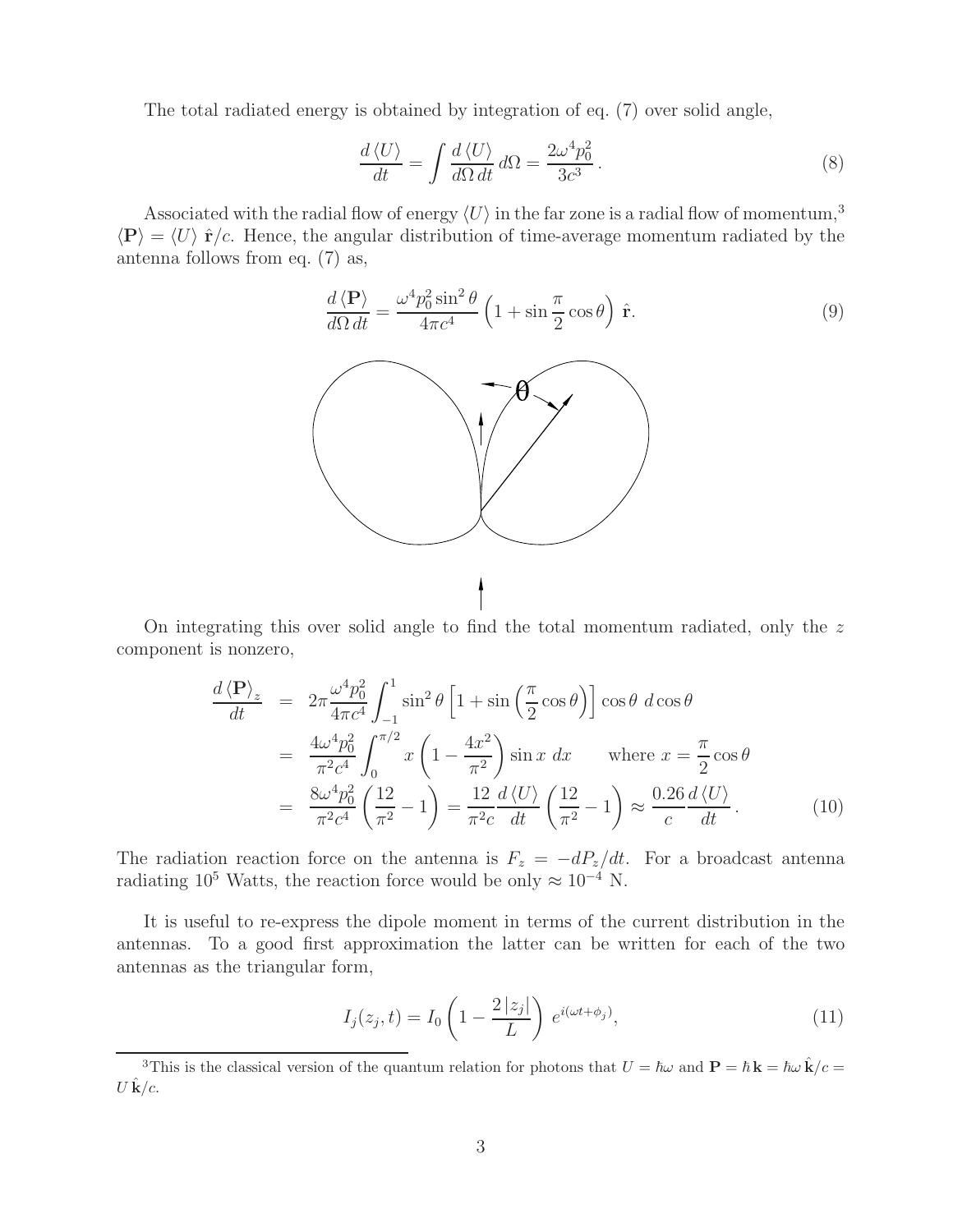where  $j = 1, 2$ . The current vanishes at the tips of the antenna, at  $z_j = \pm |L|/2$ , and has a peak value of  $I_0$  at the feedpoint at  $z_j = 0.4$  The associated charge distributions  $\rho(z_j, t)$  are related by current conservation,  $\nabla \cdot \mathbf{J} = -\dot{\rho}$ , which for a 1-D distribution is simply.

$$
\dot{\rho}_j = i\omega \rho_j = -\frac{\partial I_j}{\partial z_j} = -I_0 \left( \mp \frac{2}{L} \right) e^{i(\omega t + \phi_j)},\tag{12}
$$

where the upper sign is for  $z_j > 0$  and the lower for  $z_j < 0$ , so that,

$$
\rho_j = \pm \frac{2I_0}{i\omega L} e^{i(\omega t + \phi_j)}.
$$
\n(13)

The dipole moment is given by,

$$
p_j = \int_{-L/2}^{L/2} \rho_j z_j \ dz_j = \frac{I_0 L}{2i\omega} e^{i(\omega t + \phi_j)}.
$$
 (14)

Thus, the magnitude  $p_0$  of the dipole moment of the antenna is related to the peak current  $I_0$  by,

$$
p_0 = \frac{I_0 L}{2\omega},\tag{15}
$$

Using eq. (15) in eqs. (7)-(10) and noting that  $\omega = 2\pi c/\lambda$ , the radiated power can be written as,

$$
\frac{d\langle U \rangle}{dt} = \frac{I_0^2}{2} \frac{4\pi^2}{3c} \frac{L^2}{\lambda^2} = \frac{I_0^2 R_{\text{rad}}}{2},\tag{16}
$$

where (using  $1/c = 30 \Omega$ ),

$$
R_{\rm rad} = \frac{4\pi^2}{3c} = 395 \,\Omega,\tag{17}
$$

is the radiation resistance of the antenna, and the reaction force on the antenna is,

$$
\langle F_z \rangle = -\frac{d \langle \mathbf{P} \rangle_z}{dt} = -\frac{8I_0^2 L^2}{c^2 \lambda^2} \left( \frac{12}{\pi^2} - 1 \right) = -\frac{12}{\pi^2 c} \frac{d \langle U \rangle}{dt} \left( \frac{12}{\pi^2} - 1 \right) \approx -\frac{0.26}{c} \frac{d \langle U \rangle}{dt} \,. \tag{18}
$$

Recalling eq.  $(1)$ , the magnitude of constant K is 0.26 for the present example.

The radiation reaction force (18) cannot, in general, be deduced as the sum over charges of the radiation reaction force of Lorentz [4],  $\mathbf{F}_{rad} = 2e^2 \ddot{\mathbf{v}}/3c^3$ . Lorentz' result is obtained by an integration by parts of the integral of the radiated power over a period.<sup>5</sup> This procedure can be carried out if the power is a sum/integral of a square, as holds for an isolated radiating charge. But it cannot be carried out when the power is the square of a sum/integral as holds for (coherent) radiation by an extended charge/current distribution. Rather, the radiation

<sup>4</sup>The current distribution (11) does not satisfy the metallic boundary condition that the electric field have zero tangential component at the surface of the conductors. However, eq. (11) suffices for a good understanding of the far-zone radiation pattern. What is lost in the approximation (11) is the relation between voltage and current at the antenna feedpoint, *i.e.*, the impedance of the antenna. For further discussion see [3].

<sup>5</sup>This now-familiar derivation of **F**rad was first given by Planck [5] rather by Lorentz. See also sec. 13 of [6].